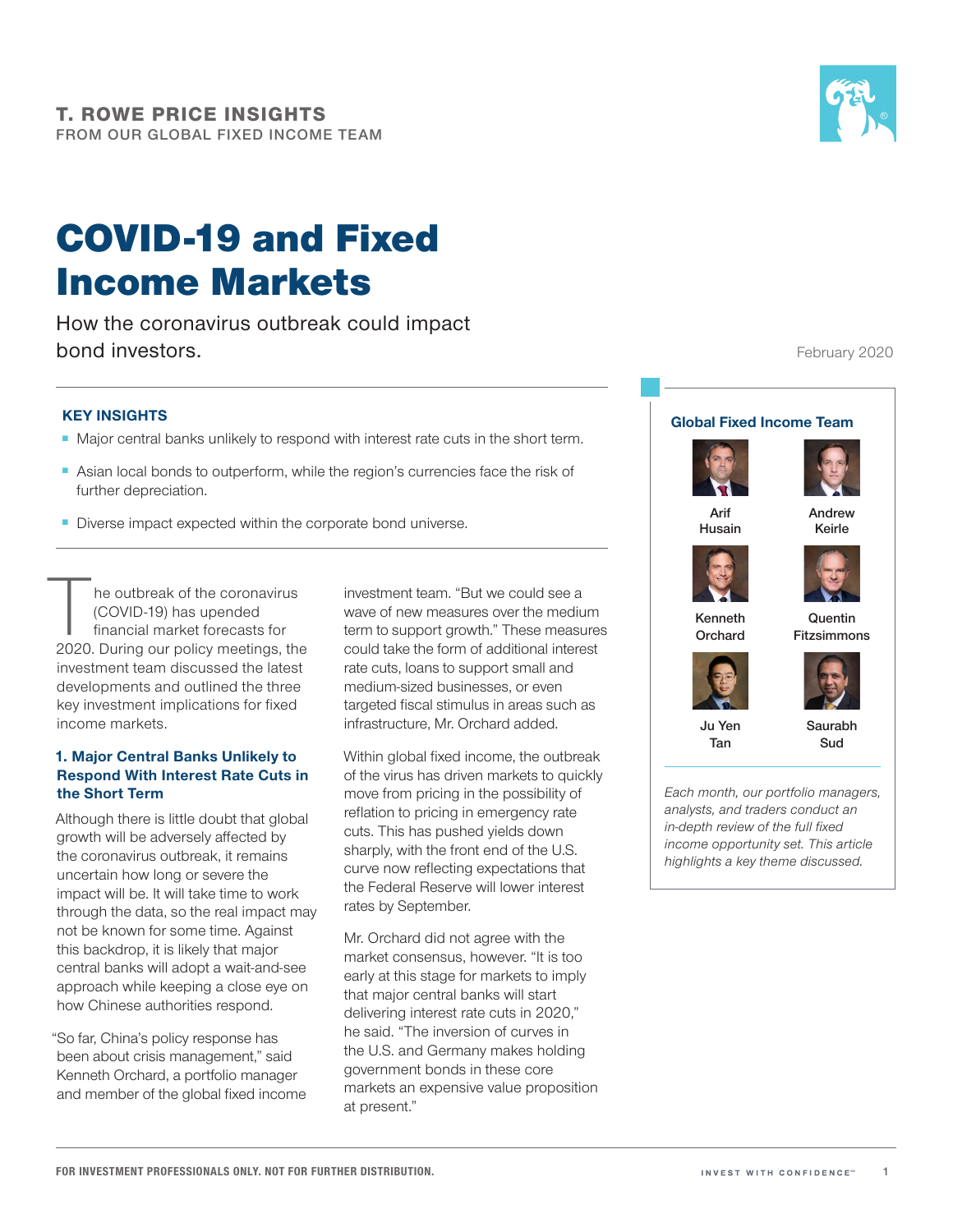It is too early at this stage for markets to imply that major central banks will start delivering interest rate cuts in 2020.

**— Kenneth Orchard** *Portfolio Manager*

Asia high yield looks appealing, but it will be on a case-by-case basis that we add a position and only when our bottom-up research identifies an attractive company from a medium-term perspective.

**— Kenneth Orchard** *Portfolio Manager*

#### **2. Asian Local Bonds to Outperform, While the Region's Currencies Face the Risk of Further Depreciation**

The ripple effects from the expected growth slowdown in China will be felt across Asia. To cushion the blow, several central banks in the region are likely to relax their monetary policy and supply liquidity in the market. "With inflation broadly subdued in surrounding Asian countries, there is room for central banks to take action to support growth." said Mr. Orchard. "Central banks in Thailand and Indonesia have already cut interest rates, and we expect more in the region to follow suit in the coming months."

These could include South Korea and Malaysia, as their economies have links with China through trade and tourism. From a fixed income perspective, the combination of well-behaved inflation and the likelihood of interest rate cuts in the future is conducive for local currency bonds and should likely drive outperformance of the region.

Aside from interest rate cuts, some countries may also announce fiscal stimulus measures. Singapore, for example, recently unveiled a USD 4.5 billion package to help weather the economic impact stemming from the virus. More countries may follow, including South Korea and Malaysia, according to our sovereign analysts.

Despite these measures, the region's currencies are at risk of further depreciation. "We could see weakness of certain Asian currencies continue in the short term as a result of the virus threat," added Mr. Orchard. This includes the Japanese yen, which has traditionally acted as a safe haven but has recently come under pressure because of Japan's proximity to the epicenter of the virus.

#### **3. Diverse Impact Expected Within the Corporate Bond Universe**

The impact of the coronavirus will vary from industry to industry. Our credit and equity analysts believe that the auto sector looks vulnerable as the closure of factories in China will interrupt its supply chain, particularly for companies that have parts produced in the Hubei province. Meanwhile, the effect on technology companies is expected to be varied depending on their supply chains.

For commodity companies, the sharp fall in prices in anticipation of slowing global growth has been a significant headwind. "Commodity companies have been hit hard, but if the virus is contained, there could be some attractive opportunities in this space," said Mr. Orchard, adding that this would also be the case for Chinese property development companies.

Broadly, the Asian high yield sector looks attractive for investors willing to look beyond short-term volatility. Curves are steep and valuations attractive in this space relative to Asian investment-grade and other segments of the high yield market, including emerging markets. The technical backdrop is also supportive as gross supply is expected to trend downward in 2020, while the investor base is largely domestic with a longer-term investment time horizon in mind.

"Asia high yield looks appealing, but it will be on a case-by-case basis that we add a position and only when our bottom-up research identifies an attractive company from a medium-term perspective," said Mr. Orchard.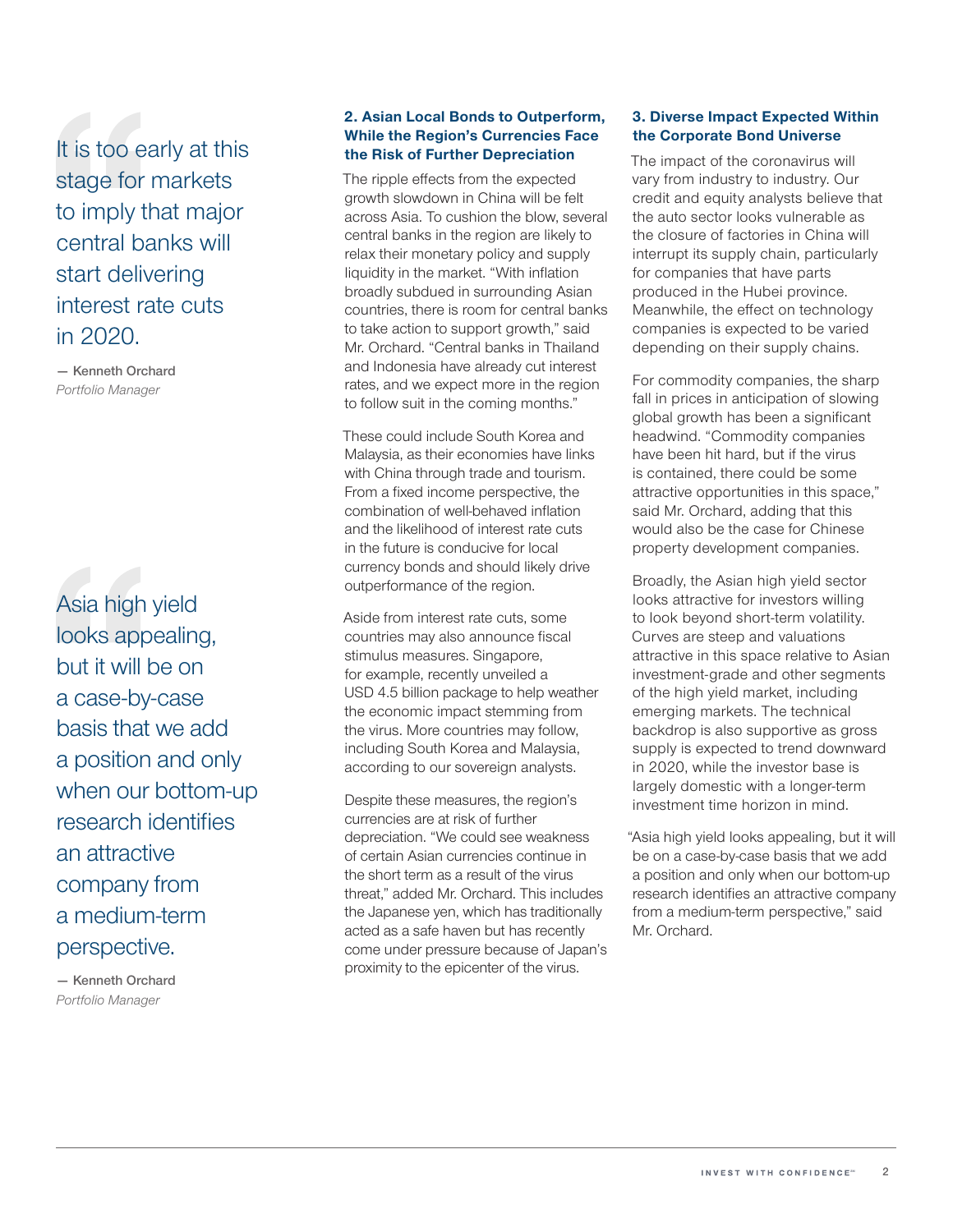#### **INVEST WITH CONFIDENCE®**

T. Rowe Price focuses on delivering investment management excellence that investors can rely on—now and over the long term.

# **T.RowePrice**®

#### **Important Information**

This material is being furnished for general informational and/or marketing purposes only. The material does not constitute or undertake to give advice of any nature, including fiduciary investment advice, nor is it intended to serve as the primary basis for an investment decision. Prospective investors are recommended to seek independent legal, financial and tax advice before making any investment decision. T. Rowe Price group of companies including T. Rowe Price Associates, Inc. and/or its affiliates receive revenue from T. Rowe Price investment products and services. **Past performance is not a reliable indicator of future performance.** The value of an investment and any income from it can go down as well as up. Investors may get back less than the amount invested.

The material does not constitute a distribution, an offer, an invitation, a personal or general recommendation or solicitation to sell or buy any securities in any jurisdiction or to conduct any particular investment activity. The material has not been reviewed by any regulatory authority in any jurisdiction.

Information and opinions presented have been obtained or derived from sources believed to be reliable and current; however, we cannot guarantee the sources' accuracy or completeness. There is no guarantee that any forecasts made will come to pass. The views contained herein are as of the date written and are subject to change without notice; these views may differ from those of other T. Rowe Price group companies and/or associates. Under no circumstances should the material, in whole or in part, be copied or redistributed without consent from T. Rowe Price.

The material is not intended for use by persons in jurisdictions which prohibit or restrict the distribution of the material and in certain countries the material is provided upon specific request. It is not intended for distribution to retail investors in any jurisdiction.